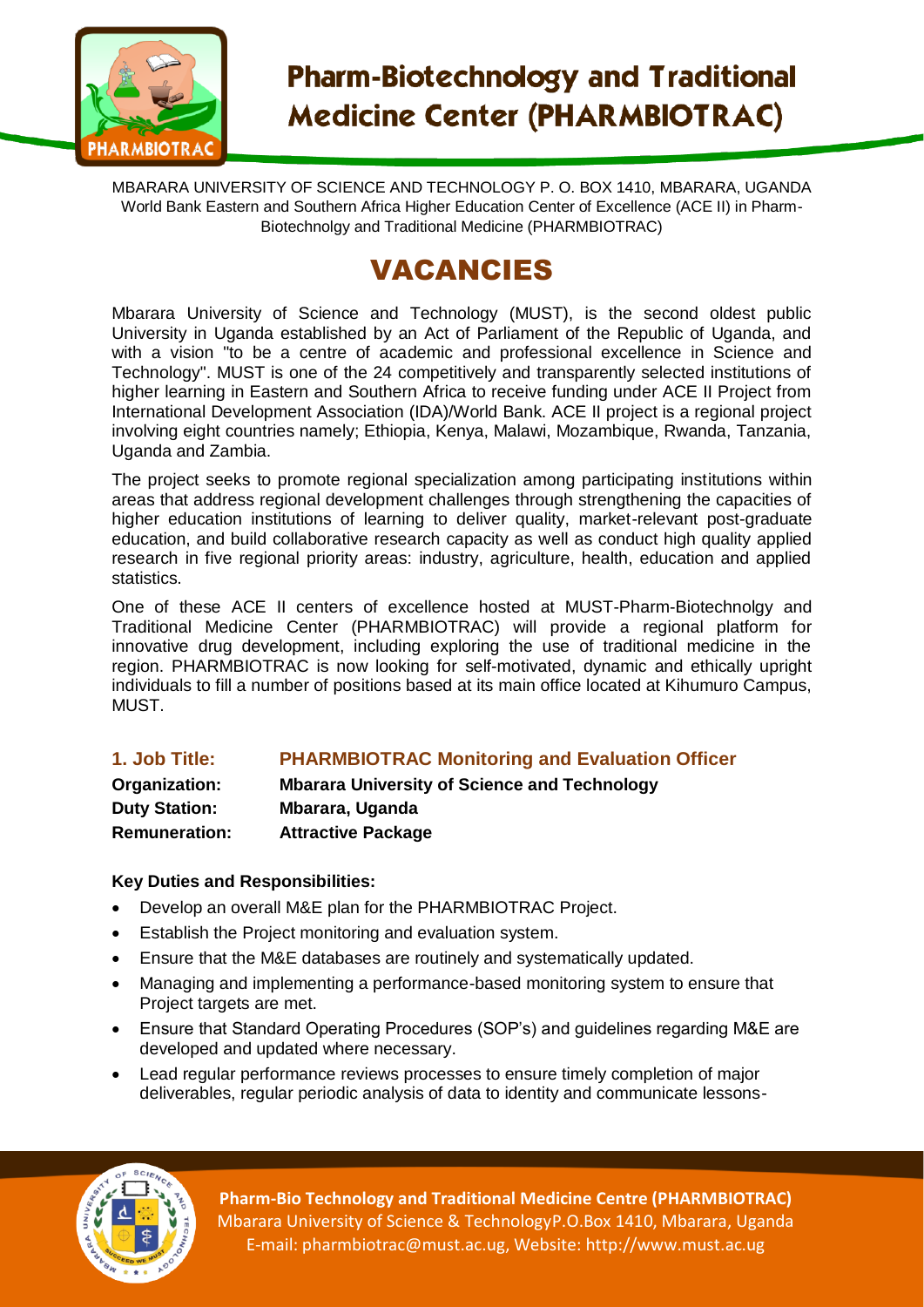

learned, and regular periodic presentation of data and analyses to project management team.

- Ensure timely preparation of periodic internal and external progress reports for dissemination to stakeholders to keep them abreast about project implementation progress.
- Review, monitor and analyse reports for impact evaluation.
- Ensure that, in general, project monitoring arrangements comply with the Project Grant and Financing agreements and, in particular, the provisions of this agreement are fully observed including the scope of the project/work plan, results framework, project implementation manual and legal covenants.
- Participate in design and collection of data for preparation and implementation of baseline, mid-term review, and end of project evaluation.
- Guide, monitor and report on the progress of individuals/ organizations contracted to implement special surveys and studies relating to monitoring and evaluation.
- Help identify the cause of the potential bottlenecks in implementation.
- Develop the overall M&E framework for the project including annual project reviews, participatory impact assessments, process monitoring, and evaluation.
- Perform any other duties from time to time as assigned by the center leadership.

#### **Qualifications and Experience:**

- The applicants must have a Bachelor's Degree in Statistics, Social Sciences, or other closely related field and a Post Graduate qualification in M&E,
- Familiarity with World Bank or other international development funding programme and reporting requirements,
- The candidate should have proven experience in the design of M&E systems and approaches and should be knowledgeable in M&E analytical tools,
- Demonstrate knowledge of the HMIS/DHIS2
- At least 3 years of experience in M&E methods and approaches, including designing, planning and implementing M&E systems, analysing and reporting,
- Added advantage: Master's Degree in Statistics, Monitoring and Evaluation, Project Planning, Development Economics, or a related field, member of the Uganda Monitoring and Evaluation Association, etc.

#### **Other requirements / skills**

- Strong analytical, planning and organizational skills
- Excellent interpersonal skills, communication skills, both oral and written.
- Ability to work under minimum supervision and meet strict deadlines.
- Demonstrated integrity and confidentiality in handling public matters/resources.
- Familiarity with government systems and procedures.
- Familiarity with World Bank/ related multi-lateral or bilateral agencies systems and procedures.
- Computer knowledge and skills in M&E software packages / platforms, MS Office

#### **Reporting:**

 The M&E Specialist will report to the Center Leader and will work closely with the Quality Assurance Department and all the Chairs.

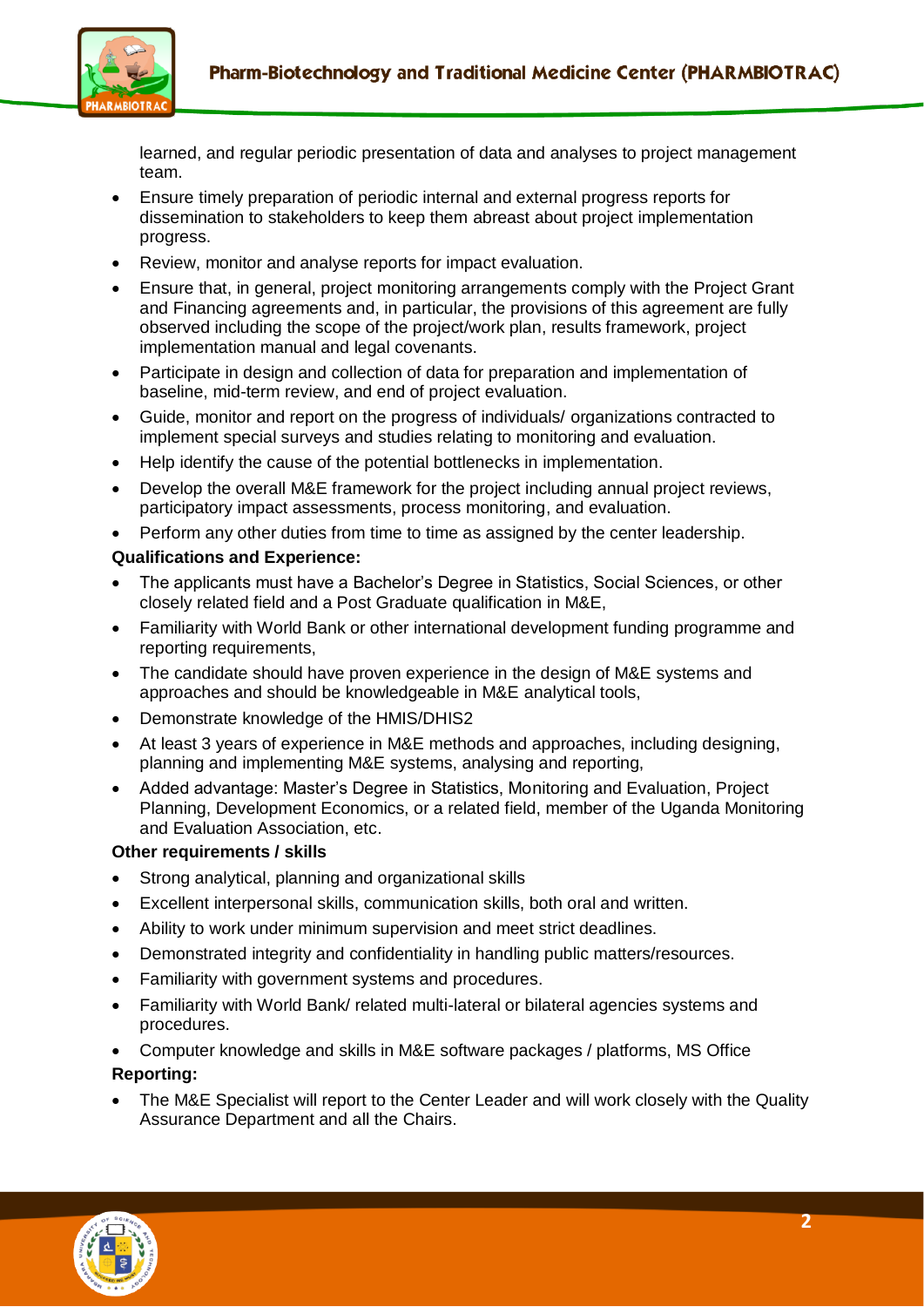

#### **Position duration:**

1 year with potential for renewal based on performance and availability of funds.

| 2. Job Title:        | <b>Communication Specialist (1 position)</b>        |
|----------------------|-----------------------------------------------------|
| Organization:        | <b>Mbarara University of Science and Technology</b> |
| <b>Duty Station:</b> | Mbarara, Uganda                                     |
| <b>Remuneration:</b> | <b>Attractive Package</b>                           |

#### **Key Duties and Responsibilities:**

- Develop an effective communication strategy for PHARMBIOTRAC.
- Develop regularly internal and external communications materials, including feature stories, key messages, brochures, newsletters, etc.
- Develop content and update the PHARMBIOTRAC website regularly and press releases for media.
- Organize initiatives and plan events or press conferences.
- Liaise with media and handle requests for interviews and statements among others.
- Assist in communication of strategies or messages from senior leadership.
- Ensure communications are consistent with the company's brand identity, philosophy and voice.
- Propose communications tactics and work directly with other departments to accomplish tasks.
- Monitor public appearance of PHARMBIOTRAC in media.
- Maintains a documentation database with all published materials.
- Man the permanent PHARMBIOTRAC / MUST Innovation Exhibition, conducting guided tours to visitors and interested persons.
- Keep stock and provide promotional materials to staff and visitors as well as serve as custodian to the PHARMBIOTRAC mobile exhibition equipment.
- Prepares monthly visitor and activity reports.
- Prepares quarterly and end of year reports.
- Follows directives at all times from PHARMBIOTRAC Center Leadership and will work closely with the Chair of Innovation and Business Management.

Perform any other duties from time to time as assigned by the center leadership.

#### **Qualifications and Experience:**

- Bachelor's Degree in public relations, communications, journalism or relevant field
- Having a minimum of 3 years working experience in a busy firm/ organization is essential; e.g. familiar with international organizations communication needs and publication style.
- Computer literacy e.g. experience in use of Microsoft office applications i.e. word, excel, publisher lay outings software is essential.
- Added advantage: Master's Degree in public relations, communications, journalism or relevant field, etc.

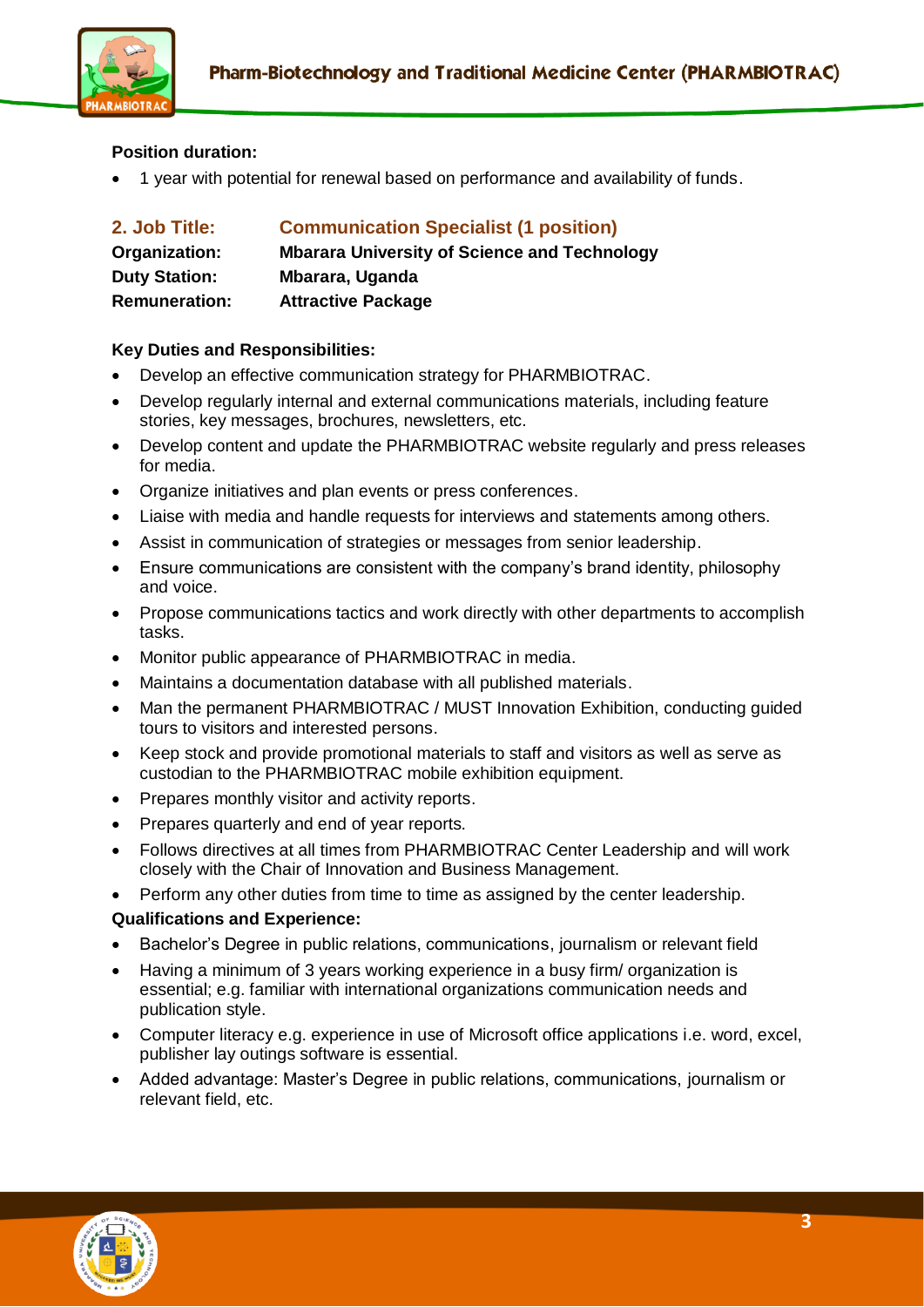

#### **Job Competences:**

The applicant should have:

- Excellent professional writing, public speaking, reporting and interpersonal skills.
- Excellent communication (oral and written) and presentation skills.
- Outstanding organizational skills, attention to detail and planning abilities.
- Proficient command of English.
- The ability to work for long hours, at times during evenings and weekends.
- Excellent interpersonal skills and be a team player.
- High level of organizational skills and able to work under pressure and tight deadlines.
- Flexibility and be proactive in approach to work.
- Ability to work with minimum supervision.

#### **Position duration:**

1 year with potential for renewal based on performance and availability of funds.

| 3. Job Title:<br>Organization:<br>Duty station: | <b>Assistant IT Officer- PHARMBIOTRAC (1 position)</b><br><b>Mbarara University of Science and Technology</b><br>Mbarara, Uganda |                      |                           |
|-------------------------------------------------|----------------------------------------------------------------------------------------------------------------------------------|----------------------|---------------------------|
|                                                 |                                                                                                                                  | <b>Remuneration:</b> | <b>Attractive Package</b> |

#### **Key duties and responsibilities:**

- Responsible for maintaining and updating the PHARMBIOTRAC website, social media, e-content and e-Learning platforms.
- Provide ICT user support training to the PHARMBIOTRAC Project staff and students.
- Provide general IT support to the PHARMBIOTRAC Project staff and students.
- Maintain PHARMBIOTRAC ICT infrastructure and data security; this includes Computers, Printers and ICT Network.
- Provide technical support to the PHARMBIOTRAC Project in the procurement of ICT equipment.
- Coordinate between the PHARMBIOTRAC project and the university's Computing Services Unit to ensure streamlined provision of ICT services, in-line with the university's wider ICT strategy and framework.
- Provide ICT support and maintenance to PHARMBIOTRAC staff and students.
- Prepare monthly reports on the status of PHARMBIOTRAC Project's ICT capacity.
- Prepare a weekly ICT log for actions where needed.
- Prepare periodic ICT status reports.

#### **Qualifications and Experience:**

- Bachelor's Degree in Information Technology / Computer Science or related field.
- Experience in creation and management of Web content using WordPress and different social media platforms.
- Experience in development of e-Learning content, application and use of e-Learning content.